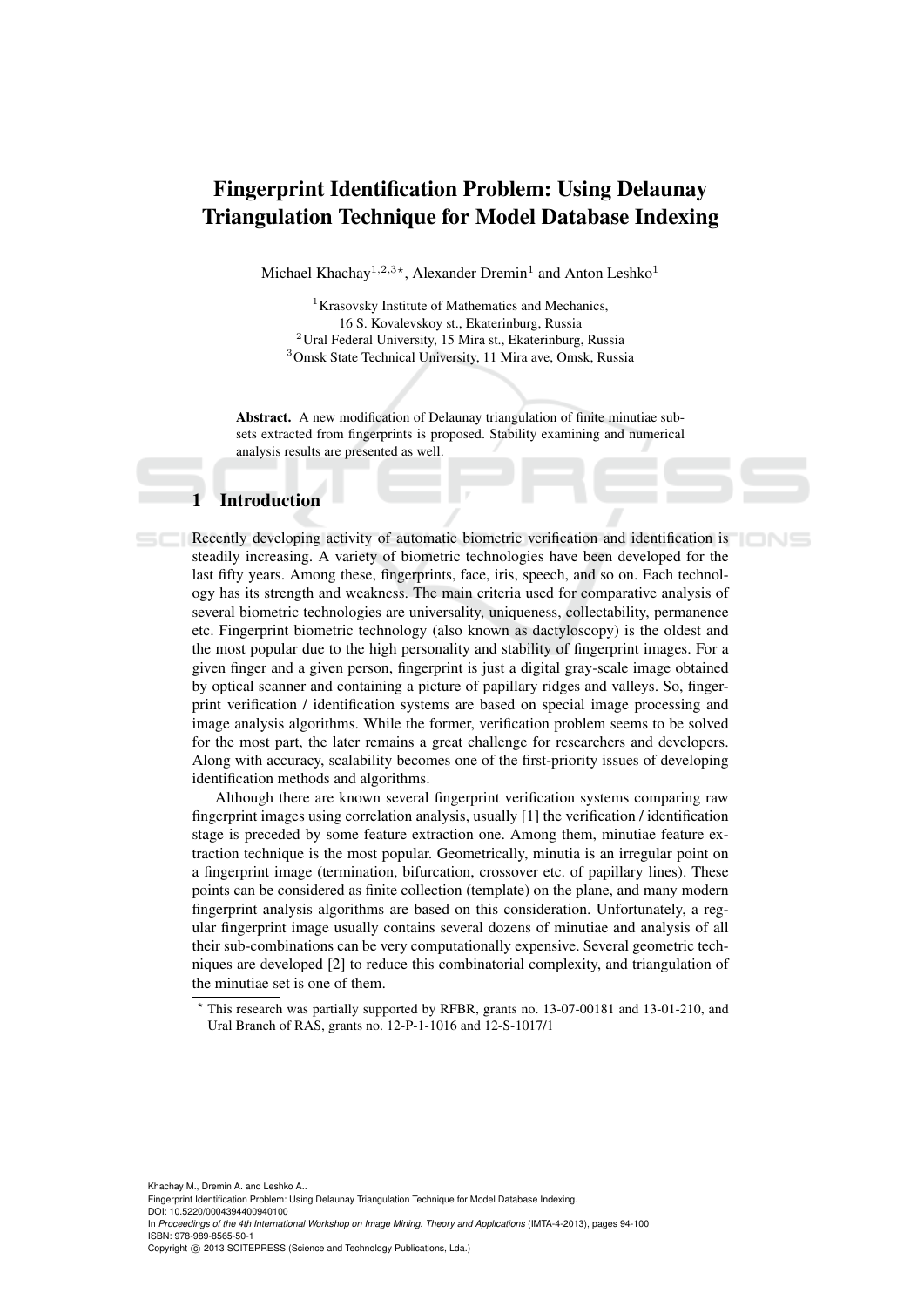In the paper, an improved version of the Delaunay triangulation technique for fingerprint identification is presented.

## 2 A Structure of Identification System

From conceptual point of view, any automated fingerprint identification system consists of two subsystems. First of them (we call it *offline*) is used in the preparation stage during a model database construction, and the second one makes an identification of query fingerprints on the basis of the prepared database.

To describe the first subsystem briefly, it is convenient to use the well known *black box* model. By virtue of any standard minutiae extracting algorithm, an offline subsystem maps the initial model fingerprint set  $\mathfrak{I} = \{I_j : j = 1, \ldots, N\}$  into the family of finite subsets of  $\mathbb{Z}_+^3$  (cube of the set of nonnegative integer numbers). Actually, any model image  $I_j \in \mathfrak{I}$  is mapped to subset  $T(I_j) = \{(x_i, y_i, w_i) \in \mathbb{Z}_+^3 : i = 1, \ldots, N_j\}$  that is called *a template*. For any triple,  $x_i$  and  $y_i$  coordinates coincide with appropriate geometric coordinates of the *i*-th minutia detected on the image, and  $w_i$  is a confidence level of this detection. So, in the beginning of the first stage we have a set  $\mathfrak{B} = \{T_i = T(I_i)\}\$ of templates of the initial images (which is called *a model database*). Further, any couple  $(T_j, q)$  we assign a minutiae subset  $T_{j,q} = \{(x_i, y_i, w_i) \in T_j : w_i \ge q\}$  of the model template consisting of minutiae having sufficiently high accuracy level. In the sequel, we consider projections of these subsets onto planes  $H_q = \{(x, y, w) : w = q\}$ which are parallel to the coordinate plane  $xOy$ .

IONS

On the second (online) stage, the query image  $I$  is processed by the similar way, and a template  $T = T(I)$  is produced, after that the final identification decision is made by one-to-one matching T with corresponding candidates subset  $\mathfrak{B}_T \subset \mathfrak{B}$  of the model database. Time complexity of this procedure (for a fixed template T) is  $O(M|\mathfrak{B}_T|)$ , where  $M$  is complexity of the inner matching algorithm. So, the problem is to construct the reducing algorithm R constructing for any T a subset  $R(T) = \mathfrak{B}_T$  satisfying the following additional constraints.

- 1.  $|R(T)| \ll N = |\mathfrak{B}|.$
- 2. Let a fingerprint  $I$  producing the query template  $T$  belong to some known person and the model database contain templates produced by another him (or her) fingerprints. Denote the subset of these templates by  $\mathfrak{B}_{T}^{\prime}$  and the conditional probability of the event  $\mathfrak{B}'_T \cap R(T) = \emptyset$  by  $P_T$ . Then  $P_T \leq \alpha$  for some given value  $\alpha \in (0,1)$ .

Mathematically, this problem is equivalent to the construction problem of the efficient computable mostly powerful test statistic of the significance level  $\alpha$  for the null hypothesis 'known person'. For any query template  $T$  the test produces a 'candidates' subset  $R_{\alpha}(T)$  for the subsequent one-to-one matching (with T).

Several ways to constructing a solution of this problem are known. The approach based on preliminary clusterization of the model database by the type of *core* of the initial fingerprint images seems [1] to be the earliest. According to this approach, at the online stage a core type is for the query template is computed after that the search can be narrowed to the corresponding cluster. Unfortunately, number of known core types is small and distribution of the real fingerprints (among them) is far from the uniform.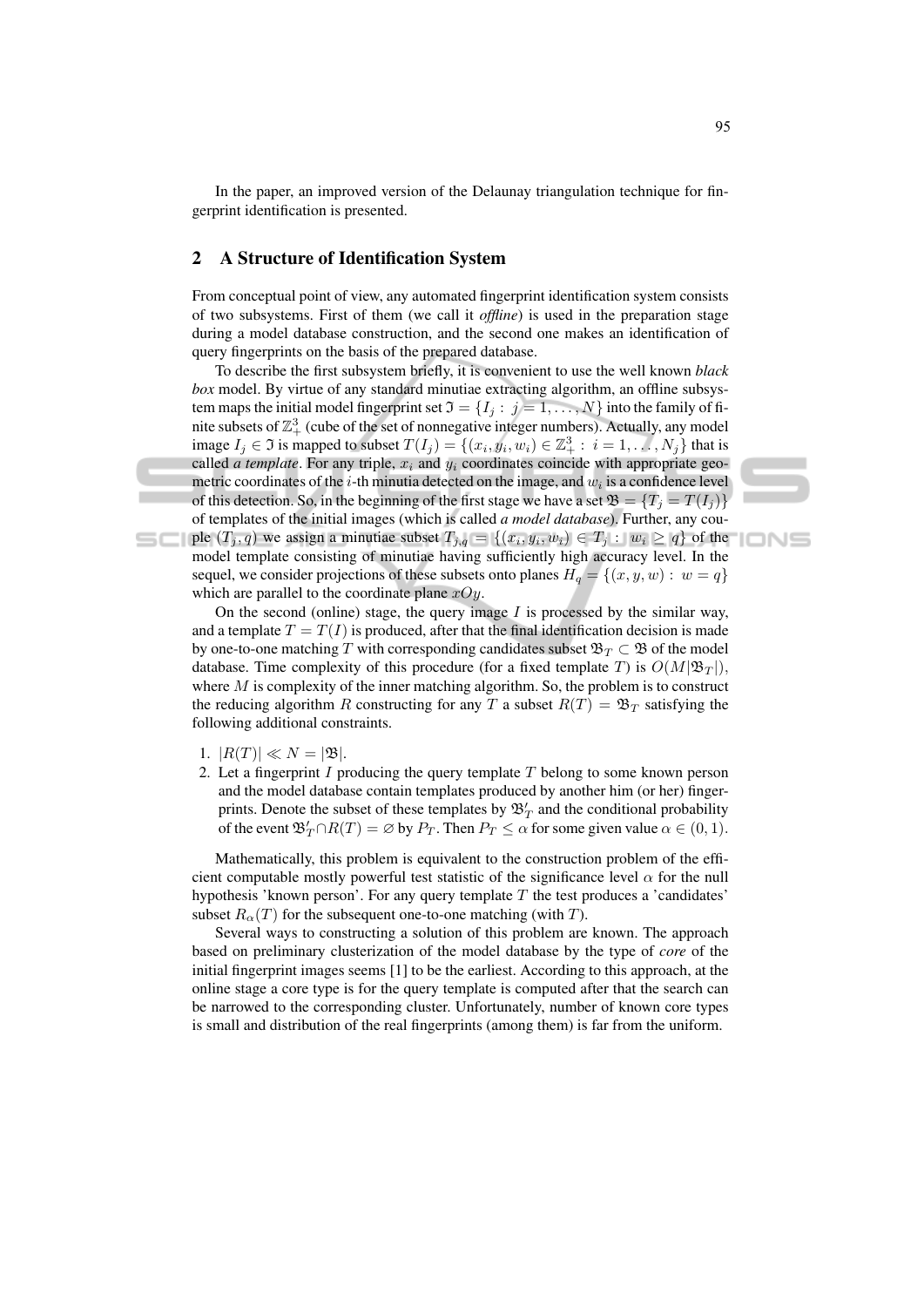The another approach based on indexing of the model database supposed [2] to be more promising. Indexing procedures improve the classical two-stage identification scheme in the both stages. At offline stage, a model database is indexed using some hash functions. At the online stage the required subset  $R(T)$  is constructed from the models with the most similar hash values to ones calculated from the query template T.

During the indexing substage, for any model template, several *partial invariants* (that of values of the geometrical nature that are almost invariant to the given transformation group on the plane) are computed and quantized. For instance, let some numerical features  $f_1, f_2, \ldots, f_k$  of the geometrical shapes of some kind formed by the fingerprint minutiae are used as partial invariants, then for any model  $T_i$  and for any shape S of interest the following record  $g_1(S), \ldots, g_k(S), r_i$  will be included into the indexing table. Here  $g_j$  is quantized value of the feature  $f_j$  and  $r_i$  is reference to model  $T_i$ . Such a way, any model template  $T_i$  is transformed to some finite subset in k-dimensional indexing space.

The online identification stage is started on calculating the similar invariant values for the query template. The computed  $k$ -dimensional vectors are filtered using some system of the additional constraints that of control parameters of the algorithm. Further, the separated vectors are used for search in index table and posterior probabilities of models  $T_i$  computing. The result ordered subset  $R(T)$  is constructed from the most probable models according to this posterior measure. J 23 L I L

Performance of indexing algorithms is suggested [2] to estimate by values of *correct index power (CIP)*.

Suppose, we have a couple  $(T_i, T'_i)$  of fingerprints for any respondent obtained from the same finger. Construct the model database  $\mathfrak B$  from the former elements of each couple, and test database  $\mathfrak C$  from the later  $(|\mathfrak B| = |\mathfrak C| = N$ , by construction). The model  $T_i \in \mathfrak{B}$  is said to be *correctly indexed* by the algorithm R if  $T_i \in R(T_i')$ . Let  $N_{ci}(R)$  be the number of correctly indexed elements of  $\mathfrak B$  then

$$
CIP(R) = \frac{N_{ci}(R)}{N}.
$$
\n(1)

ION⊆

It's clear, that  $CIP(R)$  is a stochastic variable which depend not only on the algorithm R in question but also on random choice of  $(\mathfrak{B}, \mathfrak{C})$ . Its population value can be statistically estimated on representative fingerprint samples. In this paper the well known '*NIST Special Fingerprint Database 4*' [3] is used for such estimations.

## 3 Partial Invariants

The system of invariants constructed in this paper generalizes the system developed in [4] and contains quantities that are invariant to the similarity transformations group (over the plane). For a fixed accuracy value  $q$  of detected minutiae and any template T a projection  $\Pi_q(T)$  of the set  $T_q = \{(x_i, y_i, w_i) \in T : w_i \ge q\}$  onto the plane  $H<sub>q</sub> = \{(w, y, w): w = q\}$  is assigned and Delaunay triangulation [5] of the set  $\Pi<sub>q</sub>(T)$ is constructed. The choice of Delaunay triangulation method is due to the following reasons

– such a triangulation is unique for any non degenerate finite set on the plane;

5C I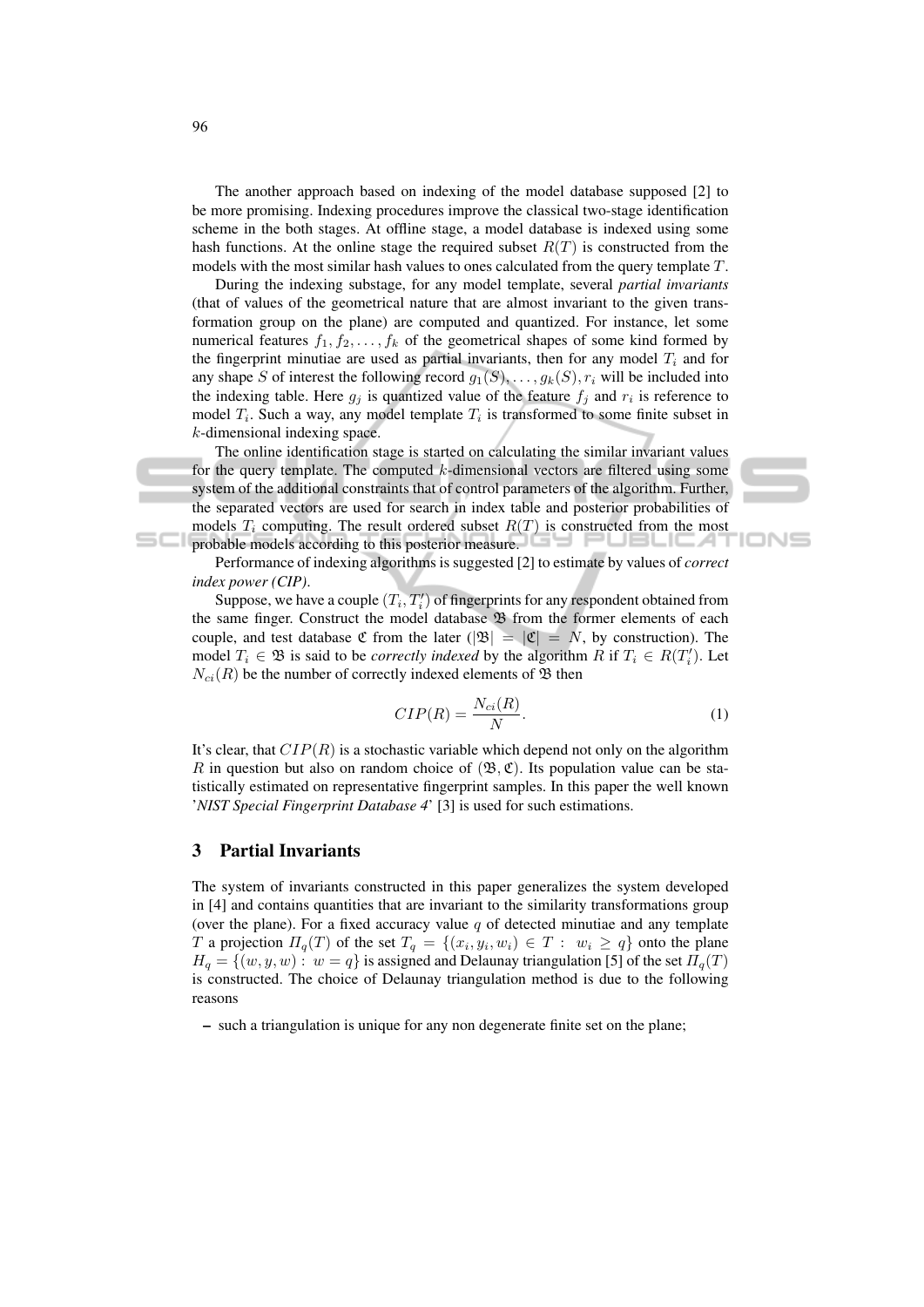- the resulting triangulation consists of  $O(n)$  facets that is substantially smaller than the number  $O(n^3)$  of all possible triangles with the vertices of the given *n*-point set;
- this triangulation can be constructed efficiently, we use an algorithm [6] with timecomplexity  $O(n \log n)$ :
- a topological structure of the resulting triangulation is stable [7] to small perturbations of the initial data.

Suppose, a triangle  $\Delta$  is a triangulation facet with edges  $a \leq b \leq c$ . Assign to this triangle a vector  $\nu(\Delta) = [\alpha, \beta, \gamma]$  by the formulas  $\alpha = b/c$ ,  $\beta = a/b$ , and  $\gamma = \cos C$ . This vector is invariant to any similarity (e.g. translation, rotation and scaling) transform on the plane and satisfies the following inequalities

$$
\frac{1}{2} < \alpha \leq 1, \ 0 < \beta \leq 1, \ -1 < \gamma \leq \frac{1}{2}.
$$

Suitable discretized (particularly, to automatically distinguish the triangles-isomers) these parameters are used in both stages, offline and online.

## Proposed Algorithm

#### 4.1 Indexing Stage

*Input.*

- 1. Model database  $\mathfrak{B} = \{T_i : j = 1, ..., N\}.$
- 2. Minimum accuracy level  $q$  for detected minutiae.
- 3. Maximum index values  $n_1, n_2, n_3$ .

*Output.* Set-valued map  $h : \mathbb{Z}_q^3 \to 2^{\mathfrak{B} \times \mathfrak{D}}$  (index table) defined on integer lattice

 $[0, \ldots, n_1] \times [0, \ldots, n_2] \times [0, \ldots, n_3]$ 

as follows: any triple  $(i, j, k)$  is assigned to set of couples  $(T_o, \Delta_t)$ , where  $T_p$  is some model template and the triangle  $\Delta_t$  is a facet of Delaunay triangulation of  $\Pi_q(T_p)$  such that discretized value of the vector  $\nu(\Delta)$  is equal to  $(i, j, k)$ .

### 4.2 Identification (Query) Stage

*Input.*

- 1. A query template  $T$  and minutiae extracting accuracy level  $q$ .
- 2. Index (hash) table h.
- 3. Maximum number  $L$  of the resulting hypotheses.
- 4. Discretization parameters  $n_1, \ldots, n_4$  for similarity transformations.

*Output.* A sequence of couples  $(T_p, r_p, S_p)$ , where  $T_p$  is extracted model (identification hypothesis),  $r_p$  is its rating, and  $S_p$  is affine similarity transform assigning T to  $T_p$ . The sequence is ordered by  $r_p$  by descending.

 $\Box$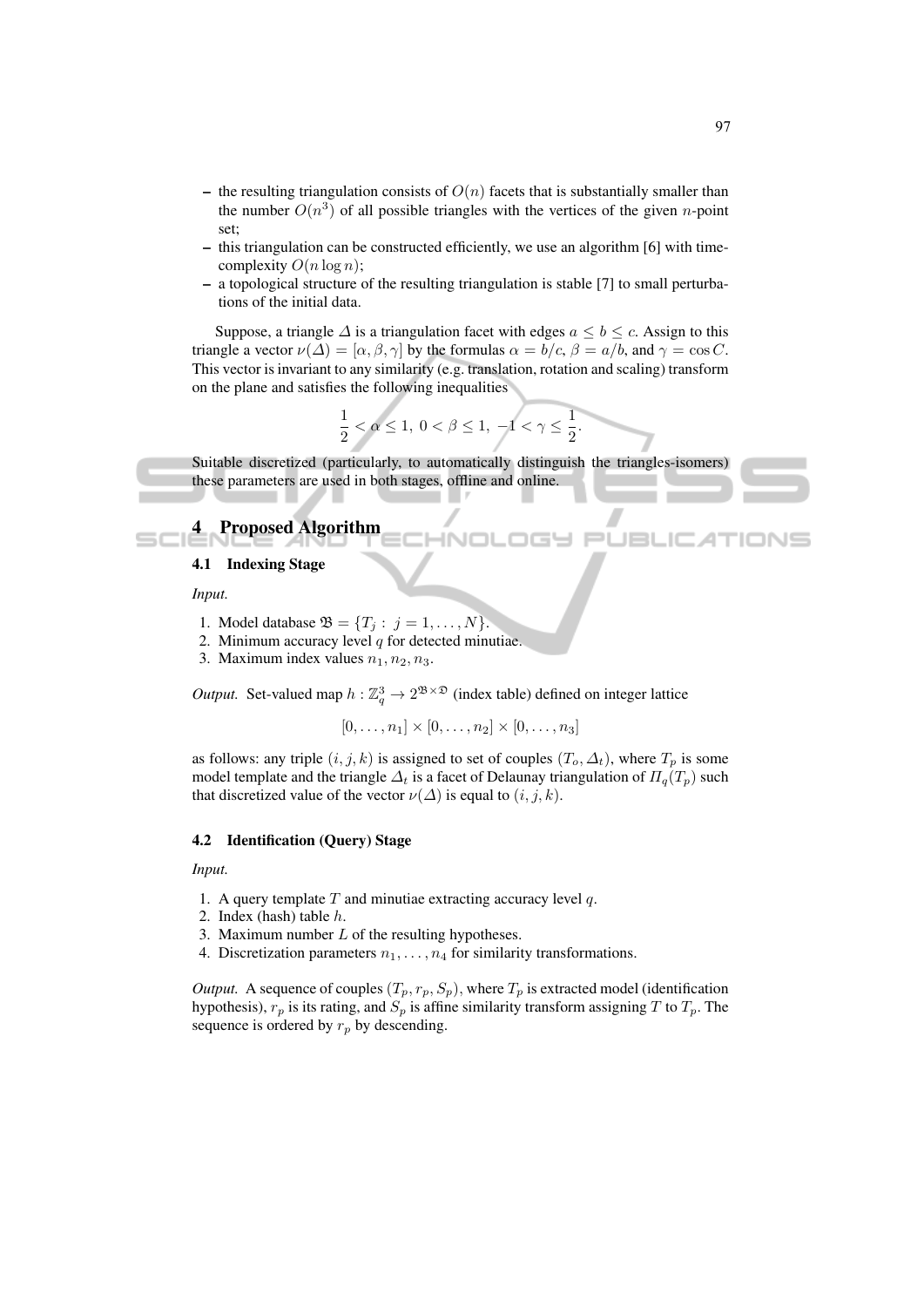#### *Scheme.*

- 1. Similar to the above considerations, for any Delaunay triangulation facet  $\Delta_t$  of the projection  $\Pi_q(T)$  (for the query template T) an appropriate index cell  $(i_t, j_t, k_t)$ and the set  $h(i_t, j_t, k_t)$  are assigned.
- 2. For any triangle  $\delta_v \in h(i_t, j_t, k_t)$  an appropriate similarity transform  $S_{tv}$  (mapping the vertexes of  $\Delta_t$  into corresponding vertexes of  $\delta_v$ ) is computed. Scaling parameter  $\lambda_{tv}$ , cosine cos  $\varphi_{tv}$  of the rotation angle, and translation vector  $b_{tv}$  are discretized, and the corresponding model template  $T<sub>v</sub>$  is added as entry of the secondary index table (by the increasing of its rating).
- 3. The required  $L$  hypotheses and the appropriate similarity transforms are found by searching over the secondary table (Fig. 1).

## 5 Testing of the Algorithm

Training (tuning the controllable parameters) and testing of the algorithm were made on the well known NIST-4 Special Fingerprint Database, the respectable testing polygon for modern fingerprint verification/identification heuristics. By structure, this database consists of 2K fingerprint pairs, for each of them both images (denoted by 'fXXXX'

and 'sXXXX') are obtained from the same finger.

We use this database for solving the following additional problems.

- 1. Proving the stability of the proposed indexing scheme to small perturbations of the initial data, such as addition (deletion) of minutiae and modifications of their geometrical locations.
- 2. Discretization parameters tuning for primal and secondary indexing tables.



Fig. 1. Query fingerprint S1678 and the most valuable hypothesis F1678.

Accuracy level for detected minutiae was fixed to  $q = 64$ . In both problems, the subset the dataset of 1923 pairs (96%), where f-image produced a template with at least 50 minutiae, was chosen.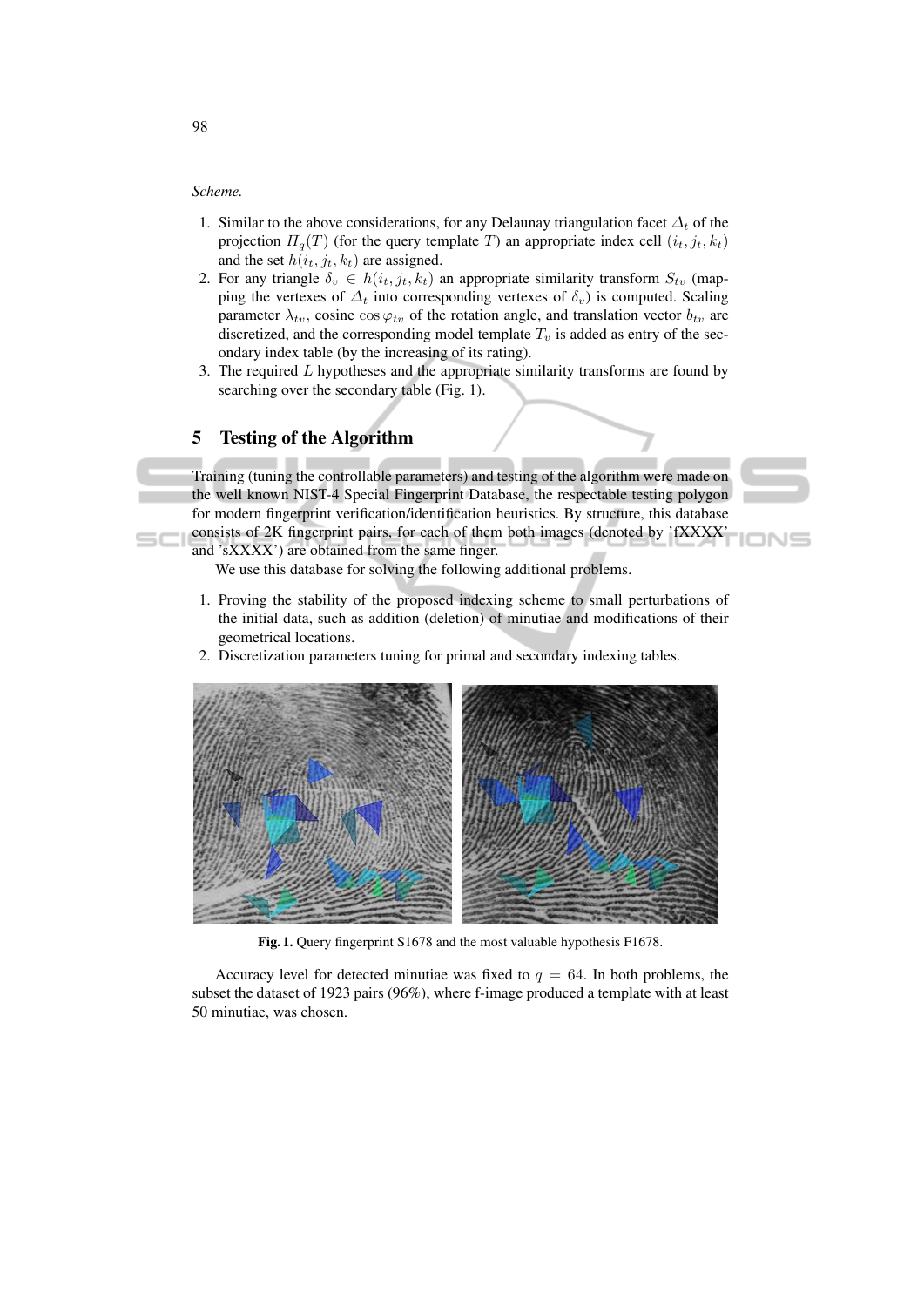#### 5.1 Stability Examining

This kind of testing proceed on special synthetic dataset obtained from the mentioned above NIST-4 database. According to the well known "white noise" model, for any f-image from the initial dataset, geometrical locations of the minutiae were modified using independent identically,  $N(0, \sigma)$ -distibuted normal noise

$$
x'_i = x_i + \xi_i, \ y'_i = y_i + \eta_i.
$$

For an additional parameter  $r \in [1, 2]$ , a minutiae  $(x'_i, y'_i, w_i)$  was included to perturbed template iff  $\xi_i^2 + \eta_i^2 \le r^2 \sigma^2$  Such a way, for any initial model template a 20-element stochastic perturbed sample was assigned.



Further, the initial templates were used as models in the indexing stage and any constructed template was identified using the algorithm proposed. Obtained numerical data confirm the known theoretically proved [7] stability result. Particularly, for  $\sigma = 1$ and  $r \in [1.5, 2]$  (from 33% to 13% of excluded minutiae in average) 100% perturbed templates were classified correctly within  $L = 1$ . Increasing of  $\sigma$  leads to increasing of the L-value, as expected. But stability of the entire algorithm remains high. For instance, for  $\sigma = 3$  and  $r = 1.5$ , CIP-value for  $L = 1$  was 77%, and for  $L = 10$  (0.5% of the initial database) - more then 89% (Fig. 2).

## 5.2 Tuning and the Final Testing

For training (parameter tuning) a subset of 430 (21.%) fingerprint pairs is used, where f-image possessed at least 100 minutiae on the accuracy level 64, while the for the testing the complement (of this subset) to the initial database were taken. During the training stage the parameters were tuned by local search heuristic. The optimal values of parameters are  $8 \times 8 \times 8$  for a primal index table (hash) and  $17 \times 17 \times 17 \times 47$  for the secondary. The final results for several voting strategies are presented in Fig. 3.